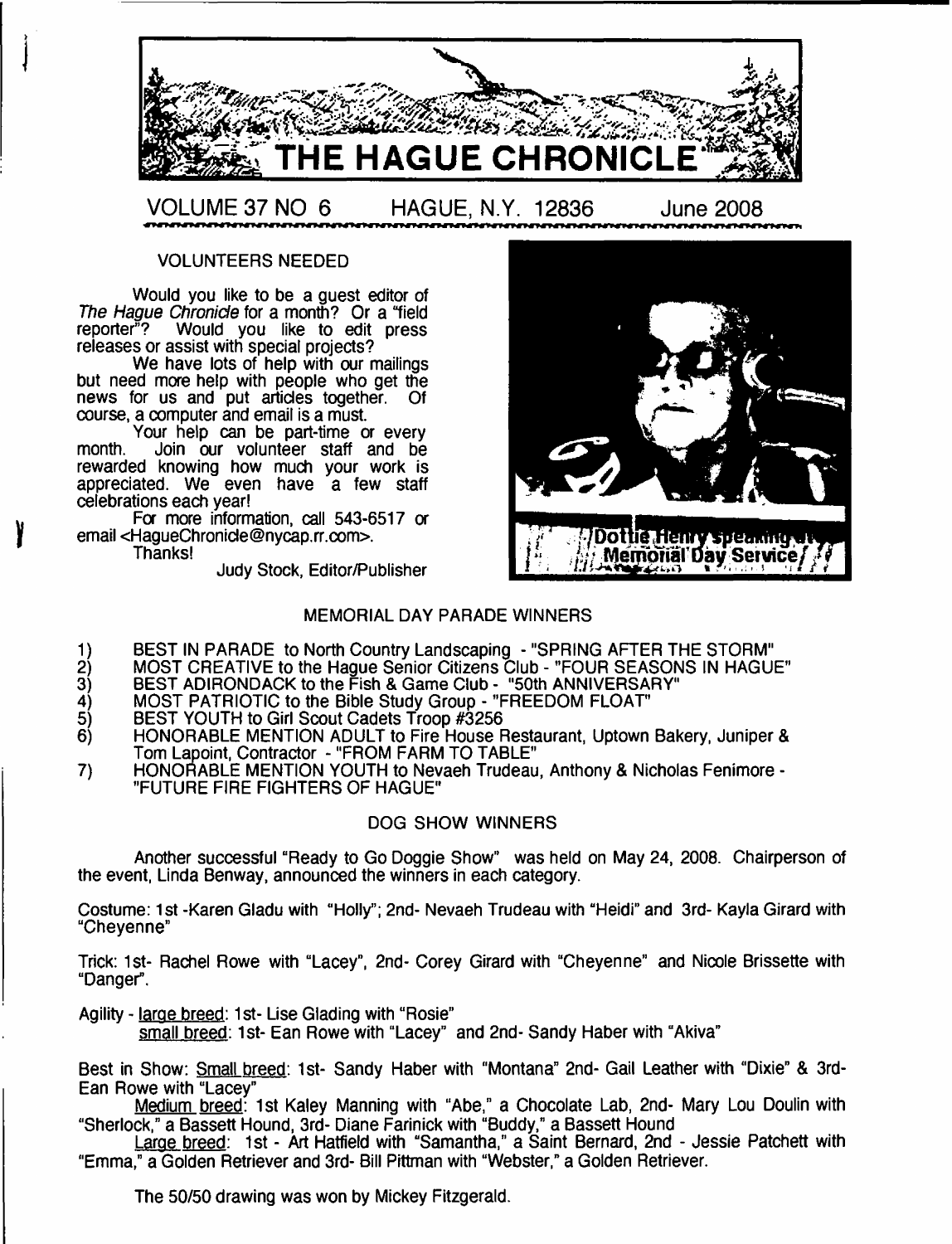A group of fourteen from the Senior Club had a beautiful day for a picnic and tour of the King's Garden at Fort Ticonderoga on June 12th. Our next meeting will be Tuesday, June 24, at 12 noon. It's our traditional covered dish luncheon with a few rounds of bingo thrown in for fun. If you signed up for a dish to bring, we'll be calling to remind you! But if you didn't sign up, just come anyway and bring something good tasting to share. Also bring a "white elephant" to give as a prize for the bingo winners.

We'd like to thank the many folks who contributed goods for our "white elephant" table at the beach on Memorial Day. The Club took in more than \$400 - a new record for us! - and we sold A LOT OF STUFF! We had a great team working on the sale this year and are already looking forward to doing it again next year - so tuck those<br>treasures away for us all year! ... Pat McDonough treasures away for us all year!

#### NOTES OF APPRECIATION

The MEMORIAL DAY PARADE COMMITTEE Madeline Pelkey, Emily Cobb, Pat McDonough, Gladys Graser, Joan Steitz, Shirley Smith, Shirley & Don Carey, Ray Snyder, Kathie Ramant, and Pat Hintze - extends its appreciation to all those who supported, participated and/or attended Hague's Memorial Day Celebration. Special thanks go to the Hague Town Officials & Staff, the Hague Chamber of Commerce, The Kiwanis Club, the Elks Club, the Rotary Club, the Stewart's Shops, Walmart, and all the many private donors who helped meet expenses.

For advertising we thank the Chamber of Commerce, Hague Motel, Martucd's Restaurant, Lakeshore Garage, Snug Harbor South, Christopher Chevrolet, North Brook Motel, Trout House Village, Best Electric, Juniper Design & Goods, Tony's Sports, Locust Inn, Alison Craig Realty, Hague Market, Ruah B & B, Adirondack Optical, Belfred Motel, WOKO Radio & The Reale Construction Co. Thanks also to the Hague Chronicle, Post Star, Lake George Mirror, GF Chronicle, Times of Ti & Lake Champlain Weekly. We thank the Marines, American Legion, Hague Veterans, & Reenactors. We thank the Parade Judges Joyce Barker, Craig Lonergan & John McDonald. We thank Ray Snyder, the Fire Department & Sno-Goers for Traffic Control. We also thank all our Senior Club Members who worked so willingly during the year as well as on the day of the event. Plus, we thank Linda Benway for the Dog Show & the Fire Department for their Chicken Barbecue. Sincere thanks to all of you who make Hague's Memorial Day Celebration possible.

#### MEMORIAL DAY 2008

Saturday, May 24th, turned into a beautiful sunny day with perfect weather for Hague's Sixth Annual Memorial Celebration. The Funfest at the Beach was a hive of activity all day. Linda Benway's DOGGIE SHOW turned into Success #2 for her and for all those competing pups, of which there were many. All the participating concessions realized very positive results, the children enjoyed the new games available, the Dunking Booth reaped a 'few swims' and WOKO maintained the musical mood of the day. It was truly a FAMILY mood of the day.<br>FUNFEST.

The GOD BLESS AMERICA PARADE was another crowd pleaser consisting of a vast variety of units. With the Marine Colorguard and Hague's Veterans' Memorial in the lead escorted by the American Legion & Veterans, followed by the Fife & Drum Corps and Reenactors, we all were given a moment of pause - to remember -<br>THIS IS MEMORIAL DAY! Dottie Henry as THIS IS MEMORIAL DAY! Grand Marshall led the formation consisting of six marching bands, Clowns & Classics, the Tarry-Ho Mini Horses, Dogs leading their Masters, several Creative Floats, the Keystone Kops, the old fashioned Ragtime Calliope courtesy of the Disbrow Family, a Stilt Walker, etc. More family units and youngsters were involved this year which was great to see.

The MEMORIAL SERVICE at the beach was another memorable event. Guest Speaker, Dottie Henry, herself a veteran of WW II, a Sergeant in the WACS (Women's Army Corps), very aptly expressed her views on what Memorial Day represents as well as adding a few military service stories of her own, some with a bit of humor as only Dottie can do. In keeping with the service theme, there were music, prayers by Father John O'Kane and Rev. Skip Trembley, Flag Salute by Art Belden, and words of welcome by Supervisor Dan Belden. Frank Koenig of the American Legion and Ray Mury, President of the HVFD delivered the Dedications. Drum Rolls, Musket & Cannon Fire, and the lonely sound of TAPS echoing over the lake, followed by a very expressive rendition of "AMERICA" left us no doubt - this was Hague's<br>DAY TO REMEMBER! ... Madeline Pelkev DAY TO REMEMBER! ... Madeline Pelkey

*THE HAGUE CHRONICLE* is mailed out by volunteers on the Thursday after the third Tuesday of each month. The news deadline is six days earlier. Please send news or address corrections to Judy Stock at **<[HagueChronicle@nycap.rr.com](mailto:HagueChronicle@nycap.rr.com)>.** *The Hague Chronicle* is supported by its readers and you may send your yearly tax deductible contribution (check your label) to: the Treasurer, George lanson at: THE HAGUE CHRONICLE PO Box 748 Hague, New York 12836-0748 Editor/Publisher: Judith Stock (518-543-6517) Editor/Publisher, Emerita: Dorothy Henry Reporters/Correspondents: Pat McDonough, Madeline Pelkey, Joe McCranels \_\_\_\_\_\_\_\_\_\_\_\_\_\_\_\_\_\_\_ Our website: **[www.thehaguechronicle.org](http://www.thehaguechronicle.org)**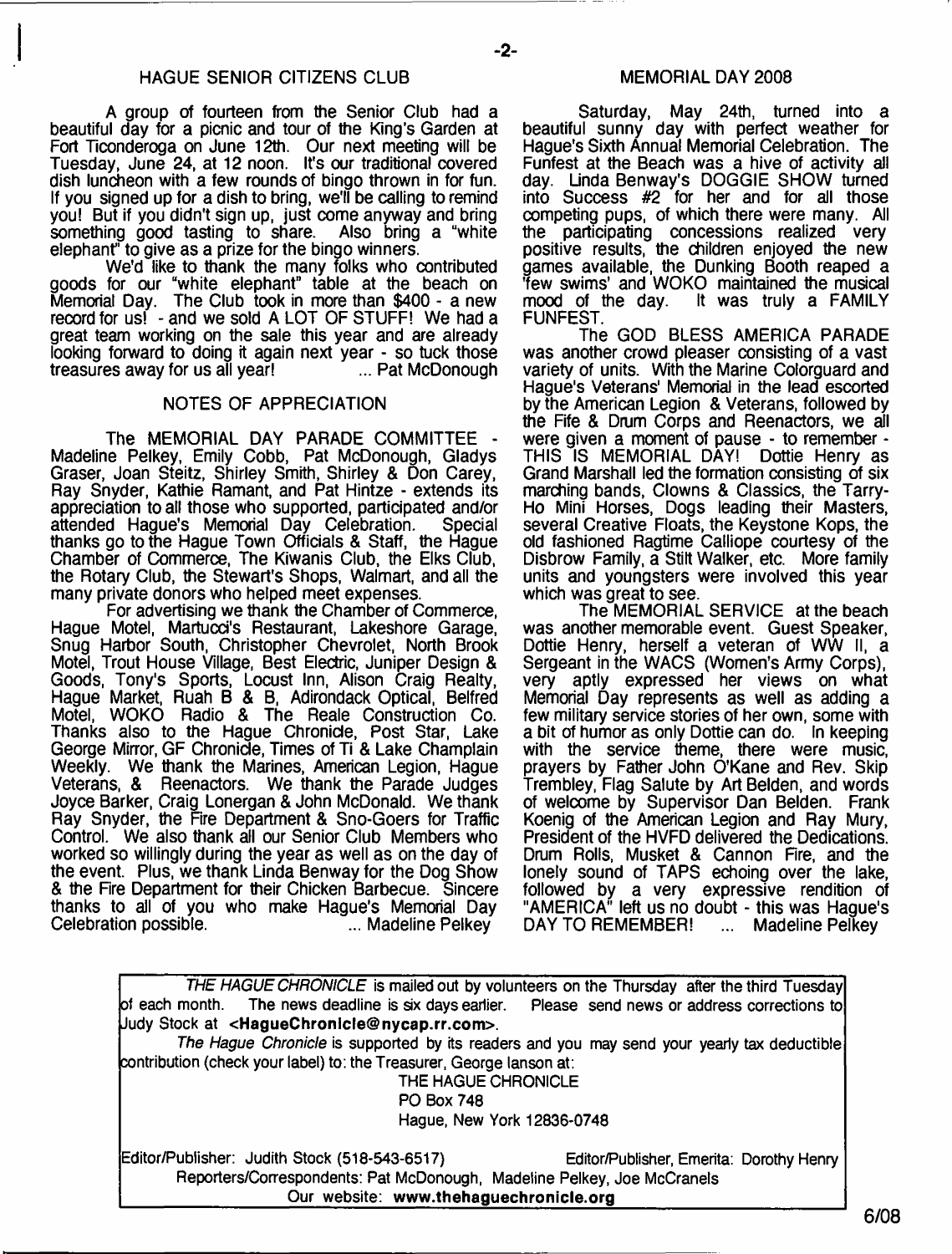Councilman Rudy Meola has put together a varied selection for the "Music in the Park" summer series to be held at 7:30 pm in the Hague Town Park. The classic rock group "Sikaya" will perform on July 9th, country and folk music will be performed by May Jo Von Tury & Dwinyl Smith on July 16th and Nelson Shapiro will play jazz on July 23rd. More will be included in the July issue.

### WESLEYAN CHURCH PROGRAMS

The Hague Wesleyan Church holds its Sunday services at 8:30 am and 10:30 am. The later service provides a nursery and junior church for ages K-7th grade. The church has put together a special Sunday school program for all ages. According to Melanie Houck, Church representative, this program is just 20 minutes long and will focus "on applying the Ten Commandments to our lives today and what they should mean to us. Many questions about them and their relevance will be answered during this 11 week session." It will be held on Sundays starting June 22 to August 31 from 9:45 to 10:15 am at the Hague Wesleyan Church. Melanie says, "Each class may be short, but it will be very powerful so please join us!" The new pastor is Skip Trembley and the office phone is 543-4594.

## SEMBRICH STUDIO EVENTS

Events being held in Bolton Landing (www.operamuseum.org):<br>June 21: 7:30 PM \$20

- 7:30 PM \$20
- Lake George Opera Apprentices (www.lakegeorgeopera.org) June 23: 7:30 PM FREE FILM: "They Shall Have Music" (1939) (Bolton Town Hall)<br>June 25: 1:30 PM \$10 1:30 PM \$10 Seagle Colony Season Preview ( www.seaglecolony.com)<br>1:30 PM \$10 Silver Bay Ensemble July 2: 1:30 PM \$10 Silver Bay Ensemble 7:30 PM FREE 1948 FILM: "The Red Shoes" (at Bolton Town Hall)<br>July 12: 7:30 PM \$25 Simon Mulligan Piano July 12: 7:30 PM \$25 Simon Mulligan Piano Recital<br>July 16-18: 2:00 PM FREE "The Fascination of Form" "The Fascination of Form" Guest Educator: Hugh Allen Wilson, *Pre-registration requested*<br>July 18: 10:00 AM FREE "Hansel and Gretel" "Hansel and Gretel" Seagle Colony Children's Opera at the Bolton School "The Maiden's Wish"- A FESTIVAL OF CHOPIN: July 23 - 27, 2008 July 23: 1:30 PM FREE LECTURE "The Liaison of Sand &Chopin"

Ruth Albert Spencer with Christopher Johnson, piano July 23: 7:30 PM FREE FILM: "Impromptu" (1991) \*(Bolton Town Hall)

- July 24: 7:30 PM \$20 CONCERT: Davydov/Fanning Cello & Piano Duo
- All-Chopin Program (at the Hyde)<br>July 25: 7:30 PM \$20 "Chopin and the N "Chopin and the Nightingale" A Dramatic Reading with Music

July 26: 7:30 PM \$25 GALA PIANO RECITAL: Christopher Johnson "Chopin and the Nightingale"

## SUMMER MUSIC SERIES -3- WARRENSBURGH FARMERS' MARKET

The market is held Friday afternoons from 3-6 pm, June thru October, on the banks of the scenic Schroon River in the Warrensburgh Mills Historic District, on River Street (Route 418) near Curtis Lumber. The market is a "producer-only" market, limiting sales to locally grown produce, wine, baked goods, preserves, maple syrup, honey, dairy, poultry, meats, plants, cut flowers and refreshments. All prepared foods are made "from scratch", utilizing locally grown ingredients whenever possible.

For further information contact Teresa Whalen at 466- 5497 or e-mail [<taawhalen@yahoo.com>](mailto:taawhalen@yahoo.com).

ANNUAL HIGH PEAKS ARTS AND ANTIQUES SHOW is looking for Artisans, Crafters, and Antique Dealers. Event: Aug. 23 & 24 at Marcy Airport Field, Route 73, Keene Valley from 10 am-4 pm, rain or shine. Tent and outdoor space available. For an application or more For an application or more<br>Downs 518-576-4719 or information, contact Jodi Downs 518-576-4719 [jodisamuelsdowns@hotmail.com](mailto:jodisamuelsdowns@hotmail.com)

NORTH COUNTRY ARTS CENTER is seeking exhibitors and vendors for its 10th Annual Colors of Fall Art Festival, Sept. 20, 10 am-4 pm at Crandall Park, Glens Falls. For information or an application, contact Kate Austin at 353-2121 (after 4 pm)/ Entry fee: \$45. Mail to: North Country Arts Center, 65 Ridge St., Rm 207, Glens Falls, NY 12801.

THE ARTS CENTER AT OLD FORGE presents<br>
unual Northeast National Pastel Exhibition. The the annual Northeast National Pastel Exhibition. exhibition runs through June 8; on Mon.-Sat. 10 am-4 pm and Sun. 12-4 pm.



**FIREWORKS** 

The annual Fourth of July fireworks will be presented by the Town of Hague on Thrusday, July 3, 2008 at dusk in the Town Park.

#### MOBILE FOREST MUSEUM

The Northern Forest Center's mobile museum, *Ways of the Woods: People and the Land in the Northern Forest,* will be in our area July 15-20, 2008 at the Saratoga County Fair in Ballston Spa, July 26-27, 2008 at the<br>Bicentennial Celebration in Keene Celebration in Keene Valley and August 2, 2008 at the County

Warrensburg, NY.<br>The traveling exhibition combines multi-media displays housed inside an 18-wheel tractor-trailer with interactive outdoor displays, artifacts and children's activities to explore the ever-changing relationships between people and land across the Northern Forest.

For more information see <www.northernforest.org/>. **6/08**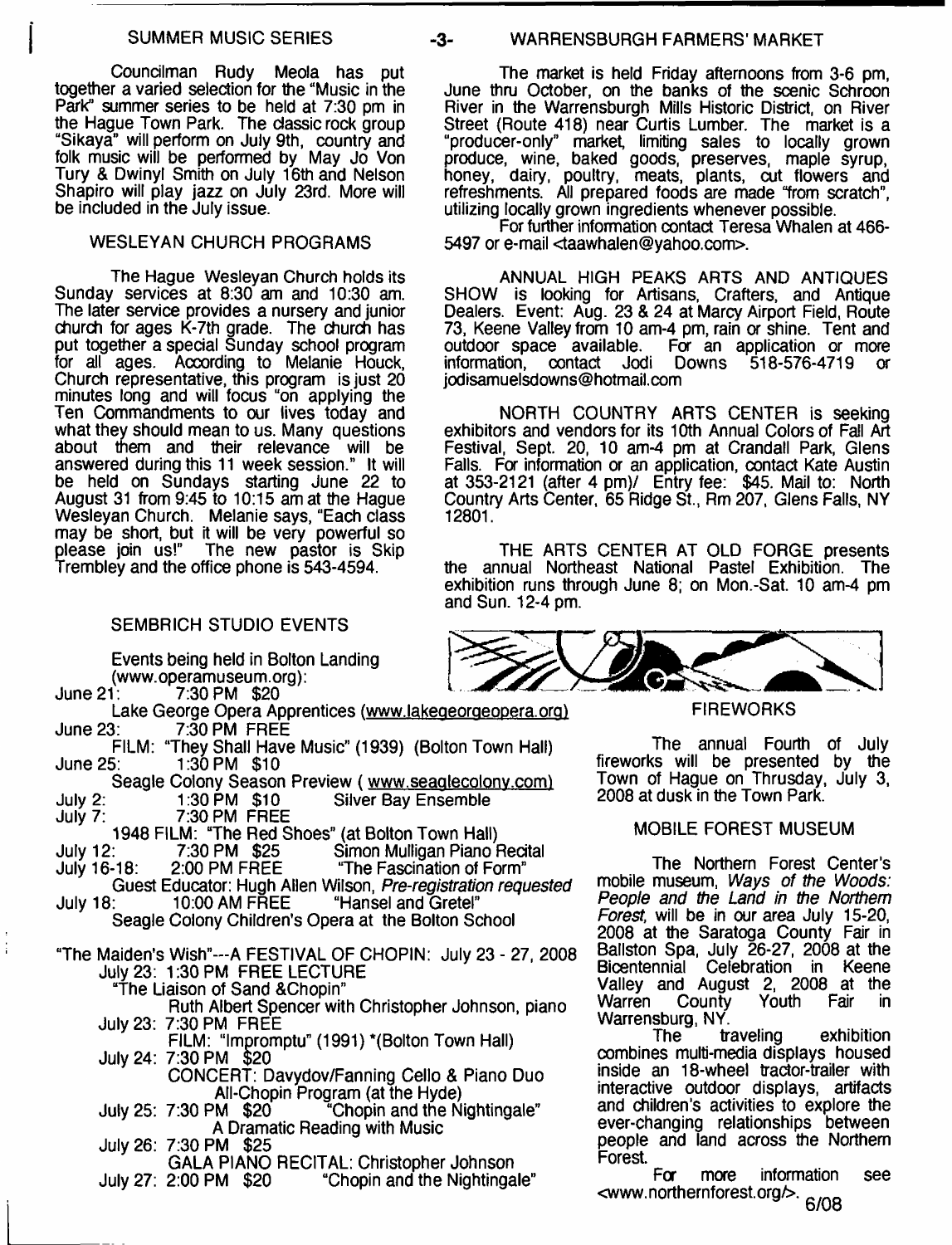-4-

Chairman Robert Goetsch and Board members Lyndsay Mydlarz, Bill Pittman, George lanson and Martin Fitzgerald were present. Charboneau and Glenn McKee were absent.

## VAN BUSKIRK (93.19-1-2) 7796 Lakeshore Dr (RC)

The applicant wanted to install a 176 sq. ft. patio of pavers with a crushed rock base on a legal nonconforming lot. The existing house now covers The existing house now covers 15.9 % of the lot and a landscape plan was submitted.

The Board voted 4-1 to deny the variance because it is construction within 50 feet of the Lake and it was felt that the benefit sought could be achieved by other means.

## NAVITSKY (93.19-1-101 7763 Lakeshore Dr (RC1

The applicant wanted to expand and relocate a previously approved garage as well as have a 96 sq. ft. shed.

The Board felt that the storage above the garage should be adequate to hold anything that might be stored in the shed. They did approve the garage requests provided there is a grading plan to provide for runoff from the bank.

Bill Pittman reported on the Training Conference held in Hague that he attended. ZEO Clark mentioned having additional training materials and reminded Board members of the mandatory four hours of training per year.

> PLANNING BOARD - 6/5/08 [Report will be in July issue]

## TOWN BOARD - 6/10/08

Deputy Supervisor Edna Frasier chaired the meeting with Rudy Meola, Dick Gladu and Mark Martucci also present. Supervisor Dan Belden was out of town.

A moment of silence was held for Toby Hatfield.

Mark Carpenter from Upstate Insurance dropped off the Town's insurance policies and thanked the board for using Upstate again. Although Upstate's bid was \$600 more than the other bid, Mr. Carpenter explained that it provided unique coverage having to do with liability related to lawsuits.

In a question about liability and alcohol it was learned that the town has \$6 million in liability. Other organizations can take out an additional \$1 million and become the host insurer for an event. If alcohol is given out at an event but there is a set fee it is still considered selling alcohol and proper state permits must be obtained. George lanson suggested that opening the door to an event would lead to any organizations that want alcohol.<br>David Dunn, Cham

Chamber President, has requested that the Town Board give the Chamber an exemption from the town law stating no alcohol on town premises so that they can use the Town Park for an art show with alcohol refreshment. Councilman Meola stated that the Town needs to cooperate with

the Chamber and moved to allow the Chamber of Commerce to have 2 dates per year at the Town Park where alcohol can be served. The motion was amended to include an event checklist of criteria set by the Board. In a message to the Board, Town Attorney Viscardi indicated no legal problem with doing it. The criteria established was that there be proper insurance with an appropriate certificate referencing the town, that a checking procedure would be used to monitor the event, the ambulance squad would be notified and parking and noise containment would be addressed.

The motion was approved 3 (Meola, Gladu, Martucci) to 1 (Frasier).

George lanson noted that on June 4, 2008 he was the only member of the public who was at the Town Board Special Meeting. He questioned why a special meeting was necessary when the Board was going to be meeting a few days later and the public had little knowledge of the meeting. He felt that the topics of dogs and a fence did not qualify for an emergency meeting and "things should not be done in the dark."

Councilman Gladu stated that they had legal, personnel and safety issues which had to be acted upon quickly.

David Dunn noted that the Town is losing business and the Chamber is looking at economic development for town. When he picked up the Town Comprehensive Plan, he noted the issues are addressed in the plan. The Chamber would like to bring in a local consultant next month to present in written form how to make the plan work. Councilman Gladu will work on this issue.

Cathy Clark discussed a letter she had written about traffic concerns on Overbrook Road. Recently she counted 55 vehicle in 37 minutes using this rather narrow roadway. She was concerned for a number of reasons the most important being that children play in this area. She asked that the highway crew or town board do an inventory of the road. Councilman Martucci will look into it.

## Committee Reports:

Assessor/Justice - Councilman Gladu reported that the Board of Assessment Review has completed its work. There were three grievances and none were reversed but understanding was achieved. The final equalization rate will be out July 1st with the final roll and % relative to Ticonderoga available in early August.

The software for the Town Justice has been squared away and she is getting caught up on tickets.

Buildings & Grounds/CC - Councilman Martucci reported that Mike Manning has been out due to illness and the Highway Department has filled in and done a good job. The Board extended special The Board extended special thanks to Deputy Highway Superintendent Dan Steitz for coordinating this effort.

Work still needs to be done on the front and east steps of the Community Center. Also needed is an outside source to dean the air ducts, dean the hardwood floors and do carpet cleaning.

Cont'd on page 5 - Town Board **6/08**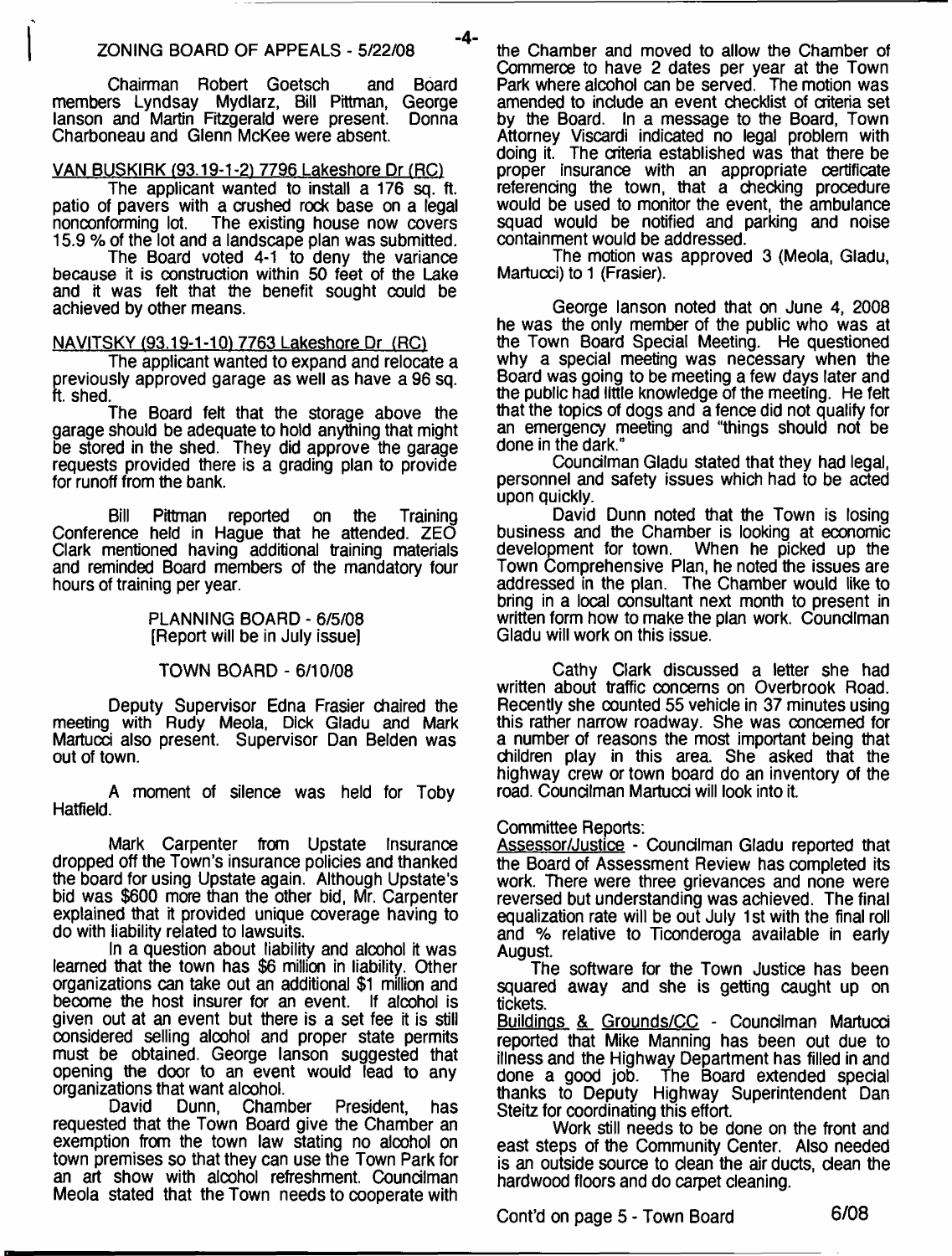#### Cont'd from page 4 - Town Board

Finance & Insurance - Council member Fraiser said they have a contract for \$6600 from a retired state auditor who can audit all the town books including the town justice and town clerk. He has previously worked on an audit in Hague so is familiar with it. No other responses were received.

Fire Dept - The Fire Department is looking into the acquisition of a fire boat which would help to get to homes on the lake. They are hoping for a shared services agreement with Ticonderoga, Putnam and Huletts to help with the expense which would be about \$100,000.

Highway - The work on the brush pick up is done and they will work on dean up day. The Town is still trying to sell the 1985 International dump truck with plow. If no bids are received, it will go to the county auction. Bids are due by June 17th at 1 pm which is not very timely for our readers.

Museum & Historian - Councilwoman Frasier noted the Historical Society will be having their annual meeting on June 23rd and has put new displays in the lobby and museum. A large screen, which they will use for the June 23rd program, has been ordered by the Town and will be available for everyone to use.

Planning/Zoning/Stormwater - Coundlman Gladu continues to work on telecommunication sites and ZEO Clark said that the necessary regulations are moving forward with advice of the APA. She also reported that the Fund for Lake George has identified places in Hague where the coliform levels are high - particularly at the boat launch The Board approved hiring someone to trace out where the problem is coming from as well as to look at Trout Brook.

Recreation/Promotion & Youth - Councilman Meola reported that the Silver Bay Youth Program starts at the end of June. 25 kids have signed up but only 12 have filed applications to date.

Town Park- Coundlman Meola reported that the rest rooms at the Town Park will be open starting<br>June 20th 8:30 am to 4:30 pm. The Visitor June 20th 8:30 am to 4:30 pm. Center will open on June 27th and the beach will have lifeguards. The Board approved having the lines restriped in the beach parking lot.

Transfer Station - Councilmen Martucci and Gladu reported that they are looking at different companies and methods of charging for the new contract. After much negotiations, for next year Casella will not charge for recyding and a 30 gal. bag will be increased only \$0.25 to \$4.25. The Transfer Station will continue to be open on Sunday during the summer from noon to 3 pm.

- **5**-

Agreed to dose the Boat Slip from 6 am to noon on June 28, 2008 for the North Country Triathlon.

Decided to ask organizer Randy Engler for a detailed budget to support his request for an additional \$5000 for the Triathlon.

Accepted revisions to date in the Employee guide and will continue to work on other areas.

Changed the sewer rent from 20% to 1 EDU for property 26.17-2-43.

Heard a report from Coundlman Gladu on the current status of tax revision legislation. He will again be attending meetings in Albany to work on the "circuit breaker" feature.

Approved asking the Town Attorney to file an action for a nuisance in relation to a property which has repeatedly been dted for noise from dogs. This action was taken for this immediate problem which has not been resolved. Councilman Gladu suggested another option over the long term would be requiring a kennel permit if a property has 5 dogs or more over 6 months old.

## OPEN WATER SWIM CANCELED

Graham Bailey, Chairman of the lake George Open Swim, has announced that the open water swim planned for August 24th to be held entirely in Hague, was canceled for lack of sanctioning assurance by the United States Masters Swimming organization. Bailey stated, "While there is considerable interest in the event from many swimmers who would probably participate in a nonsanctioned event, we cannot proceed without the insurance provided as a sanctioned event." He has indicated that he hopes it can be held in the future as it can be a major event in our area.

## ARTS FAIR VENDORS

Vendors of hand-crafted items are for the 37th Annual Hague Arts Fair on August 2-3, 2008 can contact Judy Schultz, <[hagueartsfair@yahoo.com>](mailto:hagueartsfair@yahoo.com) or 543-6769.

## NORTH COUNTRY TRIATHLON

Aocording to event founder, Randy Engler, only 350 slots are available for the *North Country Triathlon* and they are filling up fast. Olympic and Sprint distance races will both be held on Saturday, June 28th with a 7:30 am start at the Hague Beach. The activities will go until around noon and everyone is requested to be especially cautious that morning about cyclists and runners on the highway.

A post-race party with great live music, ice-cold beer and other refreshments will be held throughout the afternoon at the Firehouse Restaurant. Volunteers will have a 'ton of fun' and get a free t-shirt. Sign-ups and more a 'ton of fun' and get a free information at [<www.northcountrytri.com>](http://www.northcountrytri.com).

IMPORTANT NOTE TO RESIDENTS ABOUT JUNE 28th

*The Boat Launch will be closed from 6 am to noon.*

*Use caution on the highways that you will be shahng with the cyclists and runners.*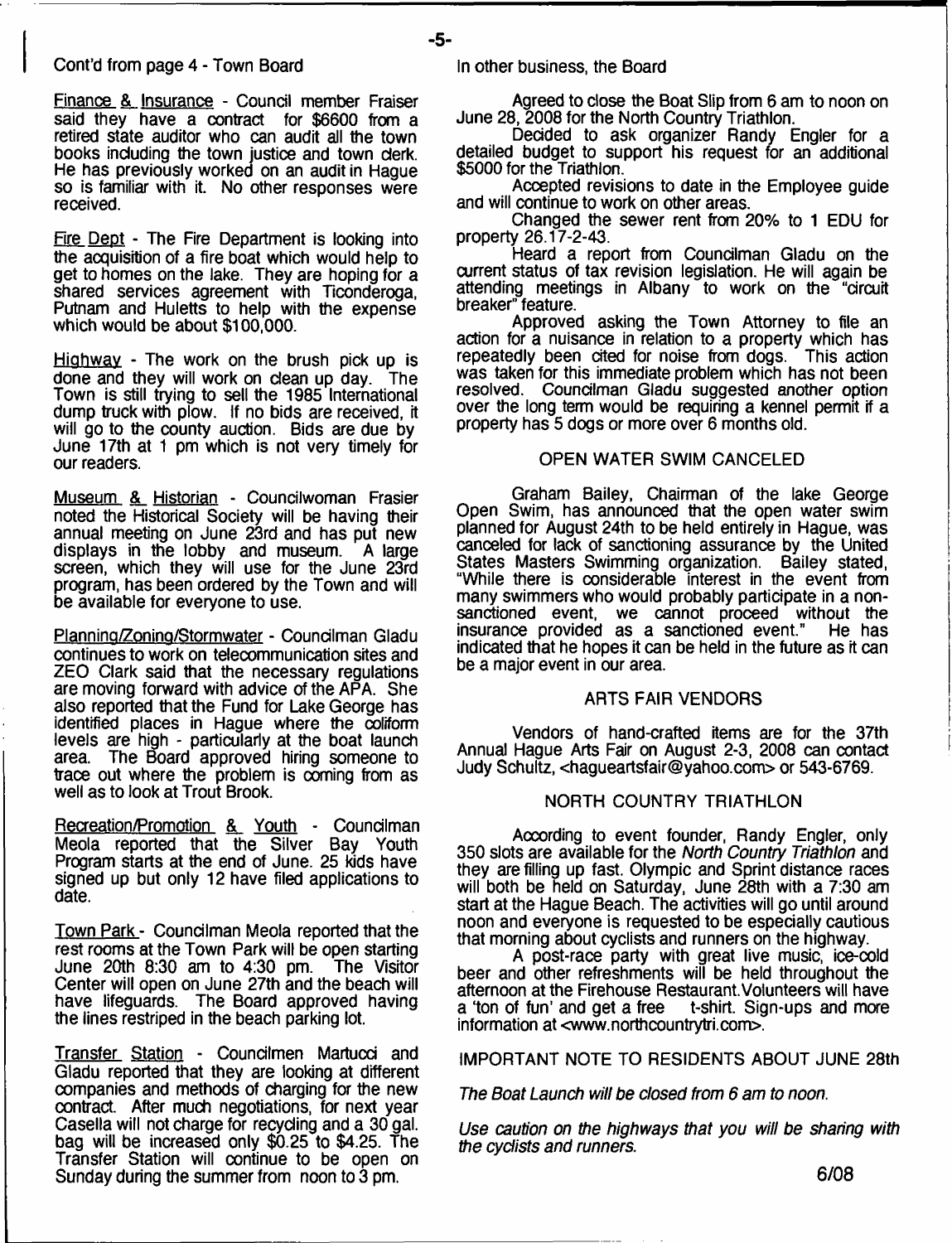#### **HAGUE HISTORICAL SOCIETY**

- **6**-

**The Historical Society will hold its Annual Meeting Monday, June 23rd at 7 pm at the Hague Community Center. Please join us and don't forget to bring your annual \$5.00 dues! There'll be a brief business meeting, a program, and refreshments. The program will be presented by our Vice President Gale Halm who will share with us some wonderful film footage from the first half of the 20th century. These films capture life on the shores of Lake George at the height of the hotel era.**

**The Museum will be open for the evening and you may enjoy two new exhibits which the Society has developed. The first exhibit you will spot in the showcase in the entryway of the Community Center. It covers alt that we know about Hague's schools prior to the consolidation of the districts fn 1927. The Wfraf's** *Cooking in Hague* **cookbook exhibit may be found in the Dorothy Henry cabinet in the Museum itself.**

**The Society's note cards will be available for sale as well. If you're not going to be in town on the 23rd and still want to support the work of The Hague Historical Society, you may send dues and/or a contribution to: Hague Historical Society, PO Box 794, Hague, NY 12836. As** always, we appreciate your support.

#### **NATIVE PEOPLE PROGRAM**

**There will be an interesting presentation on July 30th at 7 pm at the Town of Chester Municipal Center cosponsored by the Town of Chester Historical Society. The program is titled "Native People in the Adirondacks: Ancient Places and Hidden Histories" and is being given by Marge M. Bruchac, an Abenaki Indian scholar, museum consultant and performer with origins in a small multi-ethnic community in the Adirondack foothills.**

#### **HVFD NEWS**

**The Hague Volunteer Fire Department (HVFD) recently received a heart felt thank you and a \$300 check from National Grid for our assistance and support during and after the recent ice storm. We continue to receive such thanks from many of our community members.**

**In response to the tragic accident which occurred recently on the New Hague Rd, the Department decided to secure a swing set for the young children involved. The Chamber of Commerce stepped forward with funding, our own members handled the construction, and a collection from members provided the children with a gift card from Walmart. They were thrilled.**

**We wish to thank our community members and visitors alike for your great support of our Chicken BarBQ on Memorial weekend and the coin drop the following week. The HVFD was well represented in the parade, and thanks to Donna Trudeau for organizing our Future Firefighters Neveah Trudeau and Anthony and Nicholas Fenimore. They took first in their division. Nice job kids.**

**Chief Young is working on setting up a Fire Police course to be given at our site in the near future and a new E.M.T. course will start Aug. 5th in Crown Point. A "weapons of mass destruction course" was offered on June 9th for EMS personnel. New member and NYS Certified Instructor Dennis Johnson is currently setting up course classes and training schedules for on site member training.**

**Chief Hoffay reported on some issues with the Fire/Rescue boat and a committee will pursue a course of action in its regard.**

**Members Jocelyn Fischer and Jason Pound are currently updating our web site and creating a link to/from the Town of Hague, Chamber of Commerce and Silver Bay YMCA. We recently honored Shirley Smith (who plans to move south) for all she has done for the HVFD over the years. Also, thanks to Jerry Frasier who built 3 new grills for our bar b-q.**

**In April and May there were 10 ambulance/fire calls using 110.5 man hours. We hope that each and all will give serious consideration to the article below which so well identifies the needs of a volunteer fire dept, today. Summer is here, and with it comes a precaution to enjoy yourself safely, both on land and water. ... Joe McCranels**

#### **EXPENSIVE EQUIPMENT**

**For approximately 60 years, the members of the HVFD have provided fire and ambulance services to the Town of Hague based on a contract which is renewed annually between the parties. A great deal has changed in 60 years, including the size of the Town and the number of full and seasonal resident dwellings, as well as the amount of visitor and vehicle traffic.**

**There has been a significant improvement in the tools' available to safely provide both fire and EMS services. We have come a long way from our little International pumper, our first piece of equipment. Why don't we operate with one truck out of the old firehouse, instead of 3 trucks, 1 tanker, 1 rescue truck, 2 ambulances, a rescue boat, a six-wheeler and a van operating out of a modem firehouse and a sub-station? Why do we spend tens of thousands of dollars every year to maintain and up-date this** equipment? Why do the volunteers who are the HVFD spend **countless hours undergoing training, answering calls, doing the work of the Department?**

**We do it because we have stepped forward and obligated ourselves to provide these important services, to be ready to answer the call when it goes out - day or night, winter or summer, cold or hot, sleeping or awake. It is our voluntary obligation and we take it seriously, because we know that the Town relies on us to answer the call.**

**Why all the expensive gear? This gear is our tools, what we need to do our job, to protect your lives and property, as well as to protect the safety and well-being of our volunteers when they answer a call. When we buy a new piece of expensive gear, we look at the needs of the community, our obligations and responsibilities as a Department and what it will mean to the health and safety of the community. We hope we will never have to use any of it but we don't want to have to say we are sorry to someone whose house has burned to the ground or who has failed to receive prompt emergency medical treatment, or whose loved one was severely injured answering a fire call that we just didn't have the equipment we needed to do the job. Certainly the costs are great but so are the responsibilities assumed and the help and assistance provided.**

**The Department raises its own funds to acquire this equipment through a number of fundraisers during the year as well as from the fine support of the townspeople. Our summer appeal is coming up in June so we urge you to "respond". As we have said so often, you enable us to do our job and to have the necessary equipment to answer the call each time it goes out. If you have any questions about your Hague Volunteer Fire Department, contact the Department co-chiefs Jim Young (543- 6806) or Dave Hoffay (543-6666), the President Ray Mury (543- 6550) or Vice President John Barber{543-6870). We will answer your questions as well as the "calls". ... John Barber**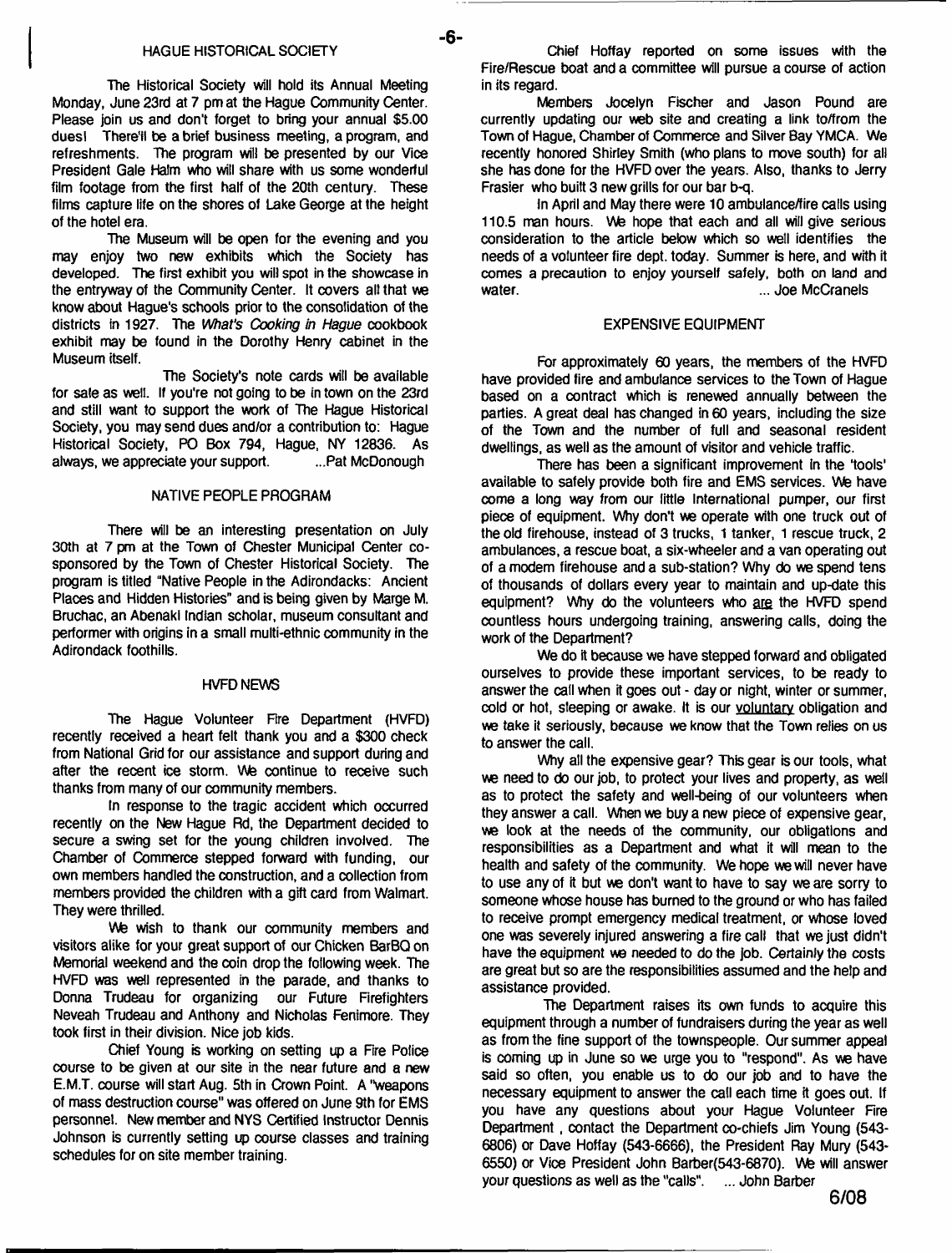$~\sim$ *SOUNDINGS*~

BORN: A son, Aidan, on January 11, 2008 to Kimberly and Ken Chalk. Aidan is the great grandson of Howard Crusey and grandson of Bill and Ming Crusey. Aidan and his parents will visit the Crusey family in Hague this August.

We are reprinting this announcement and apologize for the error last month.

BORN: A son, William Raymond Thomas Snow, on April 15, 2008, to Michelle and Tom Snow of<br>North Adams, VT. William is the eleventh William is the eleventh grandchild of proud grandmother Barbara Snow of Hague.

DIED: Elsie Adams (Mrs. John I.) on May 26, 2008. Elsie was a long time vacationer and staff member at the Silver Bay Association. Recently living in Richmond , VA, she formerly lived for many years in Carlisle, PA. She is survived by three children John, Karen and Bill, 4 grandchildren and many friends.

DIED: Elizabeth (Toby) Hatfield on June 5, 2008 at her home in Pine Cove with her husband, Art, and three sons, Kent, Brian and Bruce at her side. Toby was a longtime member of the Northern Lake George Yacht Club and a volunteer for *The Hague Chronicle* among her many activities. A memorial service will be held on Sunday, June 22, 2008 at at 2 pm at the chapel in Silver Bay.

CONGRATULATIONS: To Wyatt Peterson who has been named to the SUNY Plattsburgh Dean's List. Wyatt is the son of Myles and Pam Peterson and grandson of Dolly Kennedy, all of Hague.

CONGRATULATIONS: To Mathew Frasier, son of Edna and Richard Frasier who graduated from WPI with a degree in civil engineering on May 17th. Mr. Frasier will be working on dam engineering projects with the TVA in Cooksville, Tenn.

### LONGTIME RESIDENTS

Hague Postmaster, Jackie Fort, and her family are marking 2008 as the 100th year that the family has lived in Silver Bay. Jackie's grandfather came to Watch Island Bay in the summer of 1908 from Ticonderoga. Later the family moved to Hague as their full-time residence. Jackie grew up in the home where she currently resides with her father, Beach Lambert, who turned a healthy 97 last February.

#### AARP DRIVING COURSE

The AARP safe driving course, sponsored by the Senior Citizens Club is being held on Wed, June 25, 2008 from 9 am - 5 pm. There are a couple of openings left and to register, call Judy Stock at 543-6517

The Hague Central Alumni Association (HCAA) has planned a "BYOE" (Bring Your Own Everything) picnic at the Hague Volunteer Fire Dept, pavilion on Saturday, July 12, from 4 pm to 9 pm.

This site includes cover in case of rain, picnic tables, bathrooms, and a great BBQ pit for cooking whatever people want to bring. The HCAA will provide the charcoal. Members are asked to bring their main course and beverage/cooler, a side dish or dessert to share, a folding chair, extra pictures from last year's reunion or anything that could be used in the reunion album, and to warm up their vocal cords and bring any musical instruments that might be appropriate for a jam session, i.e., guitar, fiddle, etc. Rumor has it that "JB" Braisted will be there with his guitar and repertoire of favorites, so feel free to join in.

Membership dues are \$5/year, which are now due must be paid before the picnic. We're always looking for NEW members, especially those "70's people," many of whom seemed to be missing last August. Even people who maybe didn't attend Hague Central but are Friends of Raiders are also welcome to join by sending in their information, name, address, phone, email address, and \$5 dues made out to "HCAA" to Kathy Santaniello, 8417 Lakeshore Drive, Silver Bay, N.Y. 12874. Hope to see you at the picnic on July 12! ...Kathy Santaniello

#### 4-H PROGRAMS

Cornell University Cooperative Extension's (CCE) 4-H Youth Development Program is forming a new special interest group for youth interested in forestry. The 4-H Forestry Club will introduce youth to the world of forestry and the forest industry. Club members will participate in hands-on activities and field trips. The forestry dub will learn topics such as: tree identification, selecting and harvesting wood for a variety of products, disease and insects that effect trees, map and compass training, and environmental stewardship.

CCE's 4-H is also looking for youth members (over the age of 9) and dub leaders to establish a GPS/GEOCACHING club as part of the national initiative called SET (Science, Engineering, and Technology). Members of the dub will learn about Geocaching and know more about how to use a GPS.

They also are looking for members and mentors for the 4-H Rocketry/Aerospace Club as part of the SET initiative.

On Friday, July 11th CCE, with the help of Kmart and the Warren County Sheriff Department, will be hosting a public Bike Rodeo from 5:30 pm -7:30 pm at the Kmart store in Queensbury.

This Bike Rodeo is free and open to any Warren County youth ages 5 to 12 interested in learning proper bicyde safety and rules of the road. Participants will try their skills on the obstacle course. Every youth who participates will be entered in a chance to win a new bicyde from K-Mart.

Call the office to register before July 8th. To learn more about any of these programs, contact the CCE office at 518-623-3291 or 668-4881.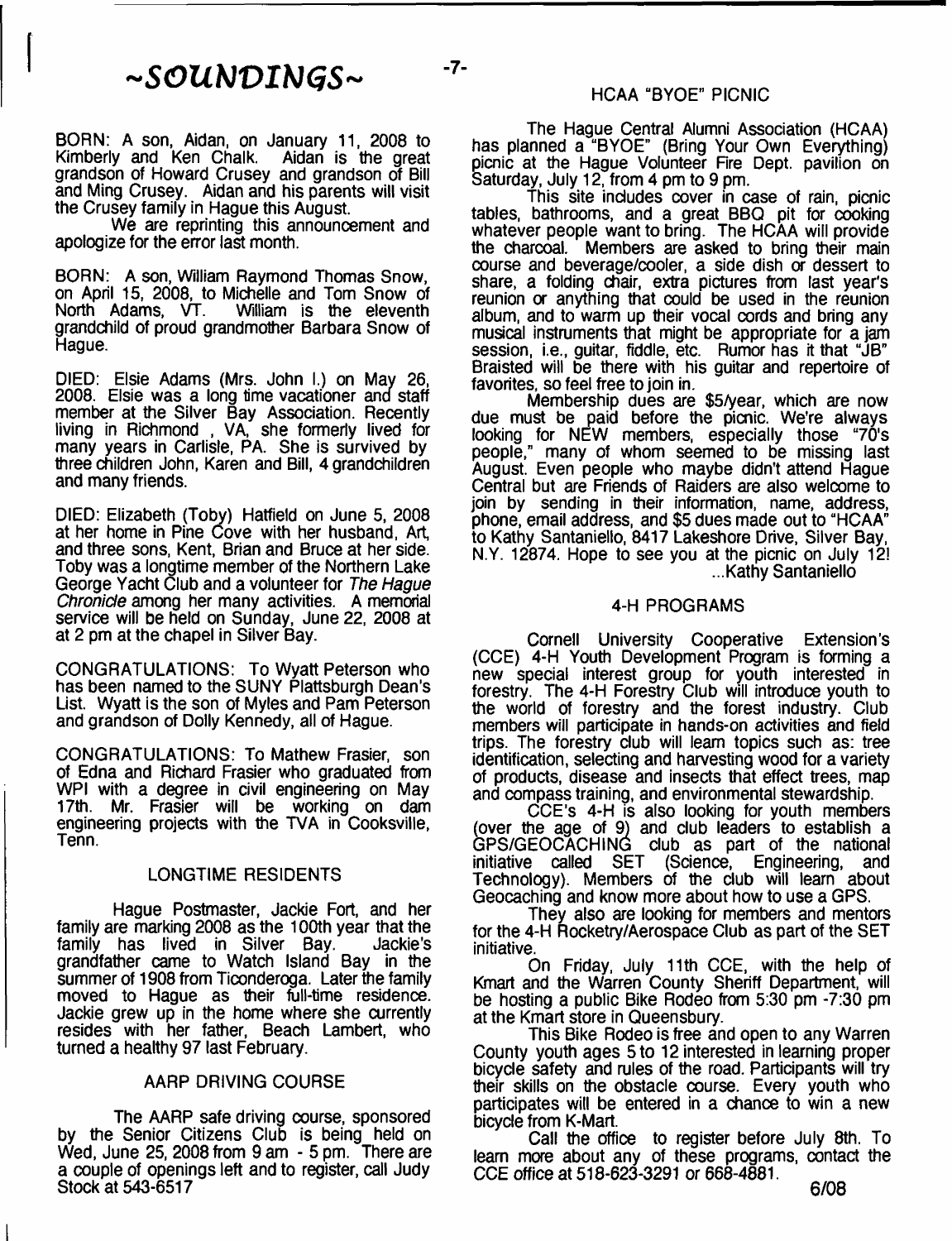## LGA LAKE STEWARD PROGRAM

- **8**-

Lake George's Lake Steward Program is off to an active start for 2008. Coordinated this year through the Lake George Association (LGA), the Lake Steward program has assigned its staff to two public boat launches so far. Over the busy Memorial Day weekend, stewards were on duty at Norowal Marina in Bolton Landing and Mossy Point boat launch in Ticonderoga. In all, stewards encountered 261 boats launching into the waters of Lake George.

"The stewards' goal is to inspect boats entering Lake George and interact with the owners, educating them about transporting invasive plants and animals into the lake," according to LGA Executive Director, Walt Lender. "We firmly believe that education and information is key to helping stop the spread of invasives in Lake George. willingly introduce something harmful into this pristine lake if they fully understood the ramifications."

Of the 261 boats inspected over the holiday weekend, four of them carried plant material, which would have been deposited into Lake George. The plants were removed by the stewards and sent to RPI's Darrin Fresh Water Institute for identification.

The Lake Steward Program is funded through the Lake George Watershed Conference and a grant from the New York State Department of State. For more information, check out LGA on the web at [<www.lakegeorgeassociation.org](http://www.lakegeorgeassociation.org)>.

## TICONDEROGA BEACH PAVILION

The LGA is inviting the public to join them as they celebrate the grand opening of the new Ticonderoga Beach Pavilion on Black Point Road on Sunday, June 22nd at 2 pm. Senator Betty Little will lead the ribbon cutting with help from representatives from each of the project partners. Light refreshments will be provided.

### FORT TICONDEROGA EVENTS

Fort Ticonderoga will celebrate its 100th season with many special events. NYS will hold its signature event for the 250th anniversary celebration of the Grand Encampment of the French and Indian War at Fort Ticonderoga on<br>June 27 to 29th. For more information see For more information see [<www.fort-ticonderoga.org>](http://www.fort-ticonderoga.org).

### FREE FISHING DAYS

Saturday and Sunday, June 23 & 24, 2008 are designated as Free Fishing Days in New York State. During those two days, anyone can fish New York State waters, and no fishing license is required.

A special program, designated as the President's Party will be a family presentation of Willie Wonka and the Chocolate Factory by the Adirondack Regional Theatre on July 1 under the Festival Guild tent at 7 pm. Admission will be \$5 for children, \$10 for adults, with a family admission price not to exceed \$25.

The adult concerts are held at 8 pm under the Tent and begin on July 8 with a concert by O'hAnleigh, a popular Celtic group from Middlebury. Following that on July 15, David Ruch will present Songs of Old New York and Rick Rourke and the Lost Wages will appear on July 22. All are at 8 pm, except for the last one which will being at 6:30 pm and follow a picnic under the tent for those who wish to bring their supper with them.

All of the adult concerts are \$10 for adults and \$5 for students. Season tickets are \$50 and may be used for one admission to six concerts *or* for six admissions to one concert, *or* any combination of admissions up to six.

The Children's Arts Trek opens on July 9 with Phenomenal Physics with Dr. Fish, followed by David Ruch and a Native American program on July 16. The children's programs are at 10:15 am and are free to all area children and those who bring them. Donations are accepted. Grant from several agencies have been applied for in order to subsidize these programs, and membership contributions to the Guild help enormously. Fa further information and/or membership materials, call the Guild office at 518-585-6716.

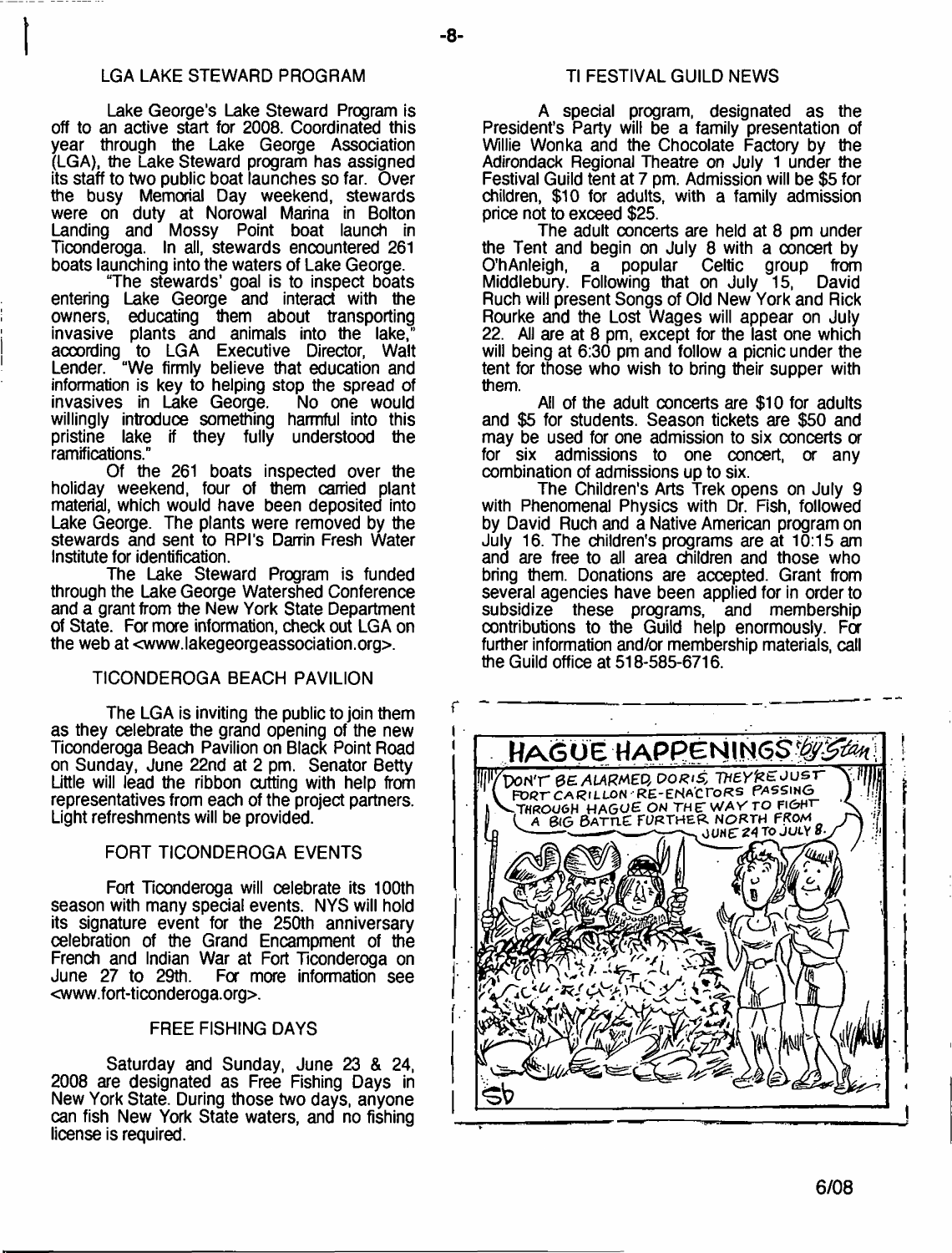# *M A T lt K E M Z W S*

ـ۵.

## *by Infancy Wotton ScarzefCo*

## Birds of Concern

On Thursday, June 12th I attended a lecture at the Lake George Land Conservancy office in Bolton presented by wildlife biologist Joe Racette of the NYDEC. Focusing on birds that raise concern in the Lake George watershed, the three that were highlighted  $\sim$  Peregrine Falcons, Canada Geese, and Double Crested Cormorants are present locally between Hague and Ticonderoga.

Canada geese are traditionally migratory, but in the 1990's they became a year-round resident population becoming a nuisance at the ublic beach area. The best way to deter geese from taking up residence on our shoreline is to make it an undesirable habitat. Although in some instances depredation permits to shoot nuisance birds have been issued, it is futile and ineffective if: a) people feed the birds, and b) they have easy access and transition between feeding and nesting grounds of the grass and the safety of the water. There is a six-week period that occurs in the nesting season when the birds molt and cannot fly, keeping them dose to their babies. The birds look for areas where they can easily move back and forth from the nest and feeding grounds (grassy areas) to the water. If we create barriers between the shoreline and the grass, either with fendng or vegetative borders, then these places become unsuitable and they'll move on to find a more appropriate place to live.

The double crested cormorants have taken up residence on Lefty's Island and Committee Island over the last four years and the damage they have done has been alarming. However, after learning more about their habits and what is being done to manage them, I am less concerned than I was previously. Roosting in the trees, their guano is so addic that it kills not only the trees they roost in, but everything below them with the vegetation looking like buckets of whitewash have been dumped on it from above. Cormorants will remain even after the trees have died, willing to move to the ground for nesting, but I was relieved to learn that there are no nesting cormorants on this lake, and that the sites are well monitored to make sure that doesn't happen. Lake George is really not an ideal habitat for cormorants anyway. They are fish eaters preferring the smaller varieties like smelt and young trout and bass that live in shallow water with a depth of 25 feet or less  $\sim$  Lake Champlain being more to their liking. Visual predators, they must be able to see the fish underwater in order to catch them, and our dean lake does give them some advantage, as they are able to chase a fish to a depth of 60 feet when in pursuit hence a concern over possible impacts on sport fishing. With most of Lake George much deeper than that, they are confined to only a few islands.

In the four years since the birds first became of concern, the population has grown from a half dozen to 60 birds on the lake. Some friends and I have been watching the local birds closely and last year there were consistently up to 28 at any one time. Most of them are juvenile and are believed to be overflow from the huge colony in Crown Point. The fact that there are no nests is supportive to the fact that this is a nonbreeding population here on Lake George, but the DEC has issued a depredation order (allowing shooting of the birds) to manage them, as this is the only known way to control the rapid population increase. The goal of the management team is for no more than 20 birds on the lake and no nests at all. There is some work to do to reach that goal but it already began this spring when the birds arrived soon after ice out and plans are to be diligent to maintain effectiveness.

The great news was that peregrine falcons have made a wonderful comeback from their endangered status and the two nesting sites on the northern end of the lake  $\sim$  Anthony's Nose and Rogers Rock  $\sim$  are being monitored closely by experts and amateurs alike to the enjoyment of all.

The next "Lake George Nature Talk" will take place at the LGA office in Lake George on July 10th at 7:00 pm and is on "The Turtles of Lake George".

## *WZK'PrfE'R qfO'f'ES*

## *9\j JoTlnne 'DefFranco*

## Weather Report May 18 - June 15, 2008

May 18th - 23rd was a cool period with some showers. Blue Mountain Lake reported snow flurries on May 19. The gap at Smuggler's Notch in Vermont was closed on May 20 due to snow. We were more fortunate here in Hague with just rain. A period of beautiful weather moved in for the Memorial Day weekend with warm, sunny days in the 70"s- a great day for the parade. There was a freeze warning the night of May 28. Around the lake we did not see freezing temperatures but many outlying areas did get a late season frost. We received the most rain all month on the night of June 4. When the ground is extremely dry your flowers and shrubs would appreciate a drink. We had a taste of summer weather<br>- hazy, hot, and humid June 7-10. Temperatures - hazy, hot, and humid June 7-10. soared to a high of 94. A oold front pushed through causing severe storms on Tuesday, June 10. Hague was spared any serious damage from this round of storms. Thank goodness- we have just cleaned up the ioe storm mess. Several sunny, dry, warm days followed giving us relief from the heat.

Daylight hours are approaching maximum. The 1 st day of summer is June 21.

Black flies were plentiful this year. They seem to be dwindling in their numbers now. The mosquitoes and no-see-ums are out now too. Lake water temperature is about 54.